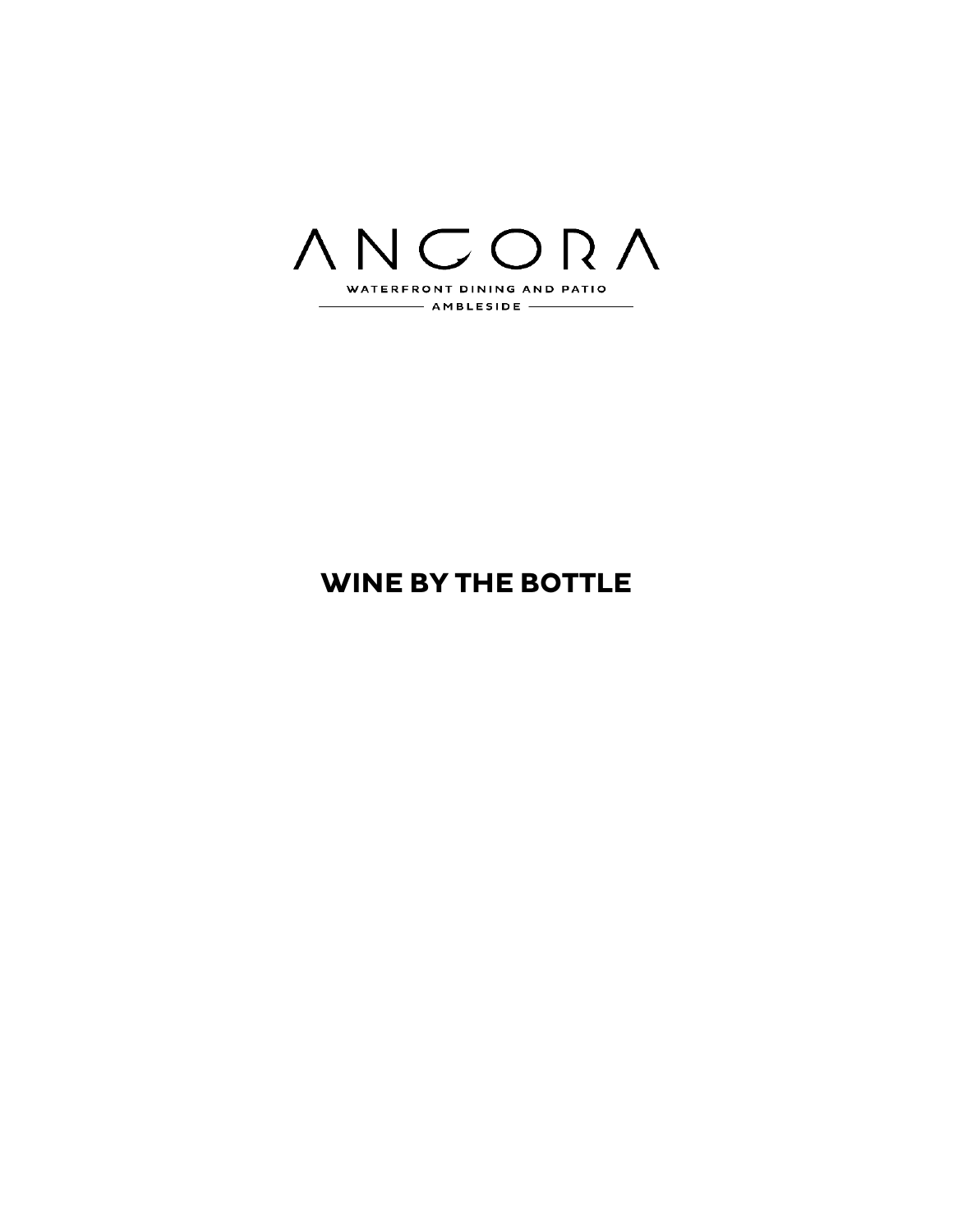# **TABLE OF CONTENTS**

| <b>SAKE</b>                           | 2      |
|---------------------------------------|--------|
| <b>GLOBAL SPARKLING AND CHAMPAGNE</b> | 3      |
| REFRESHING, CRISP AND DRY             | 4      |
| <b>LEAN, ZESTY AND SAVOURY</b>        | 5      |
| ARMOATIC, ALLURING AND LIVELY         | 6      |
| RICH, ROUND AND ELEGANT               | 7, 8   |
| <b>ROSÉ</b>                           | 9      |
| LIGHT, SUPPLE AND SEDUCTIVE           | 10, 11 |
| MEDIUM, INDIGENOUS AND INTERESTING    | 12     |
| RICH, FRUIT FORWARD AND BLENDED       | 13     |
| RICH, FRUIT FORWARD AND BOLD          | 14, 15 |
| COMPLEX, SAVOURY AND DRY              | 16     |
| DEEP, FULL AND LUSCIOUS               | 17     |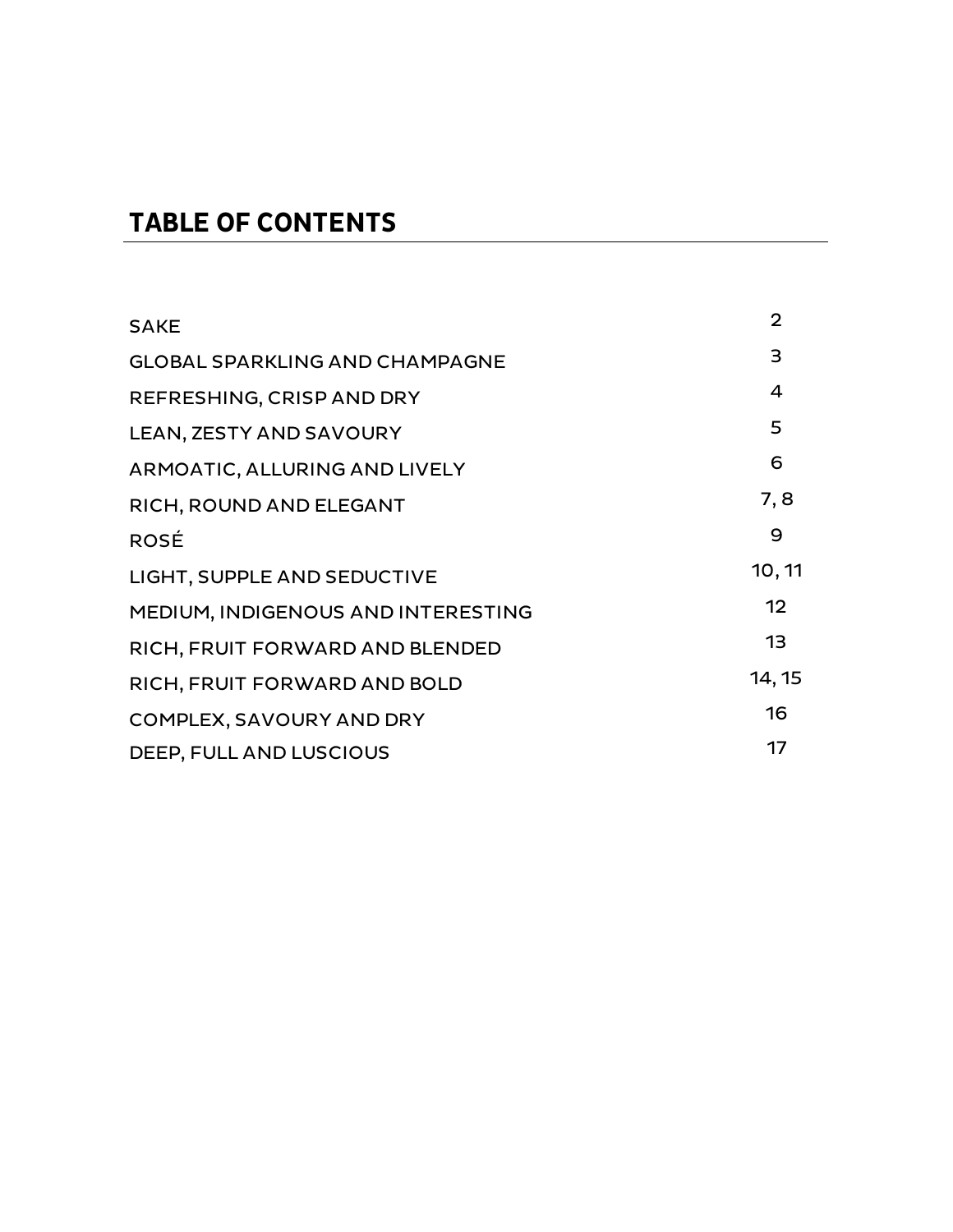### **SAKE - VOCABULARY**

#### HONJOZO

rice is polished 30% with the addition of brewer's alcohol,

this is lighter than Junmai

#### JUNMAI

means pure rice.

#### GINJO

rice is polished to 40% with the addition of a small amount of distilled alcohol

#### DAIGINJO

rice is polished to 50% with the addition of a small amount of distilled alcohol

#### JUNMAI DAIGINJO

polished to 50%, no alcohol added

#### NIGORI

unfiltered and cloudy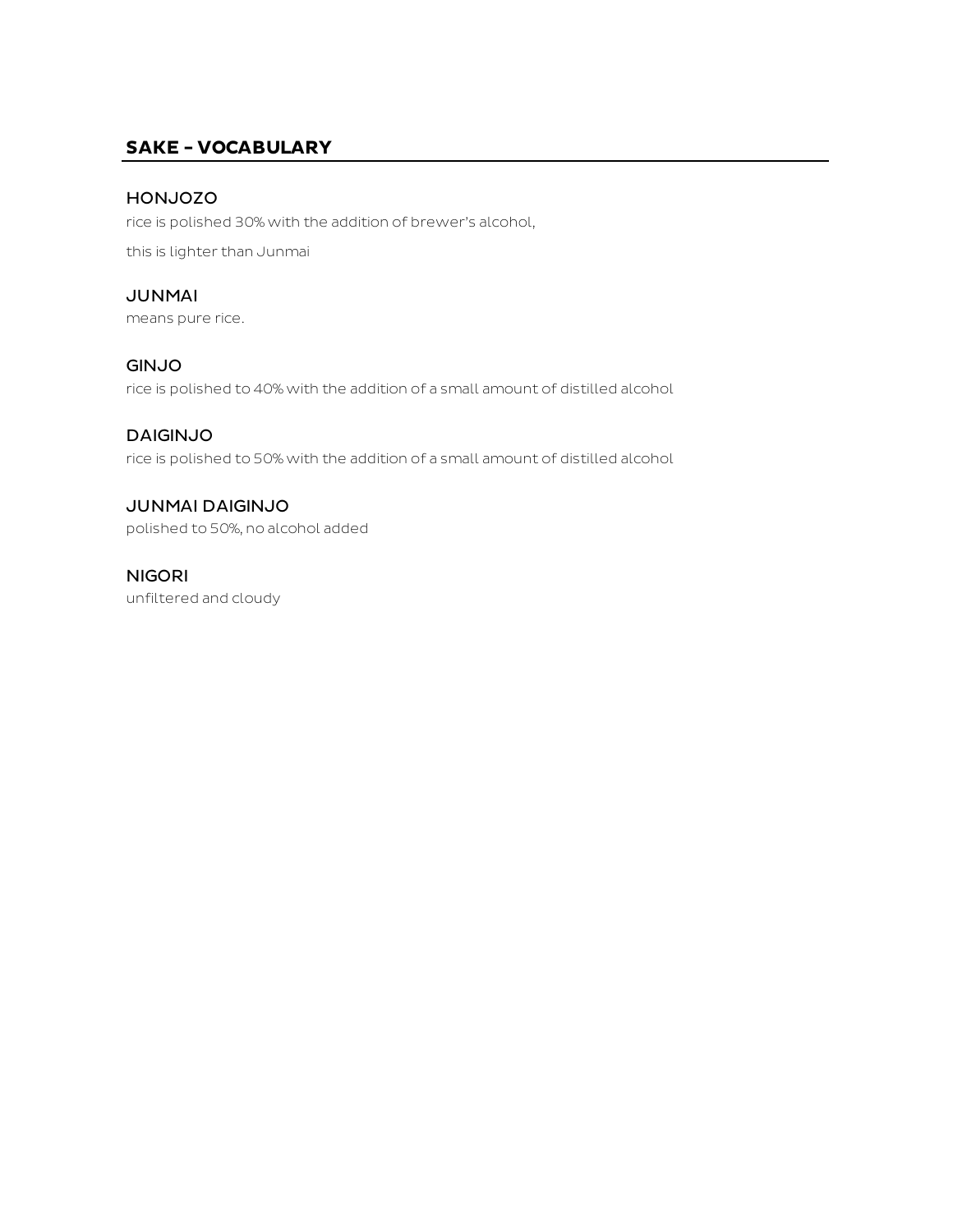# **SAKE**

| Nakano Saika                                                                                              | 720ml | 105 |
|-----------------------------------------------------------------------------------------------------------|-------|-----|
| Daiginjo                                                                                                  |       |     |
| elegantly dry with fruity and floral aromas.                                                              |       |     |
| Oku no Matsu Adatara<br>Ginjo                                                                             | 720ml | 110 |
| bright and silky aromas and flavors of citrus, berry and honeydew.                                        |       |     |
| Oku no Matsu Yusa<br>Junmai Ginjo                                                                         | 720ml | 115 |
| soft aromas of orange blossom, pear and honey dew.                                                        |       |     |
| gently sweet, creamy touch of macadamia nuts and taffy.                                                   |       |     |
| Kozaemon, Nakashima<br>Junmai Gingo                                                                       | 300ml | 96  |
| fragrant, powerful blend of Yasmadanishiki and Aiyama rice.<br>reminiscent of Northern Rhone white wines. |       |     |
| <b>Taiheizan Kimoto Chronicle</b><br>Junmai Shingetsu                                                     | 720ml | 125 |
| soft, creamy nose with sides of banana and vanilla.                                                       |       |     |
| Kobayashi Shuzo Hououbiden Wine Cell 2018<br>Junmai Daiginjo                                              | 720ml | 182 |
| uniquely brewed with wine yeast instead of using sake yeast.                                              |       |     |
| very juicy, aromatic sake with a great balance of acidity and sweetness.                                  |       |     |
| Kokuryu                                                                                                   | 720ml | 137 |
| Junmai Ginjo                                                                                              |       |     |
| Gohyakumangoku rice from Fukui. Made with soft                                                            |       |     |
| water that runs into the underground river called                                                         |       |     |
| Kuzuryu. the nine-headed dragon.                                                                          |       |     |

2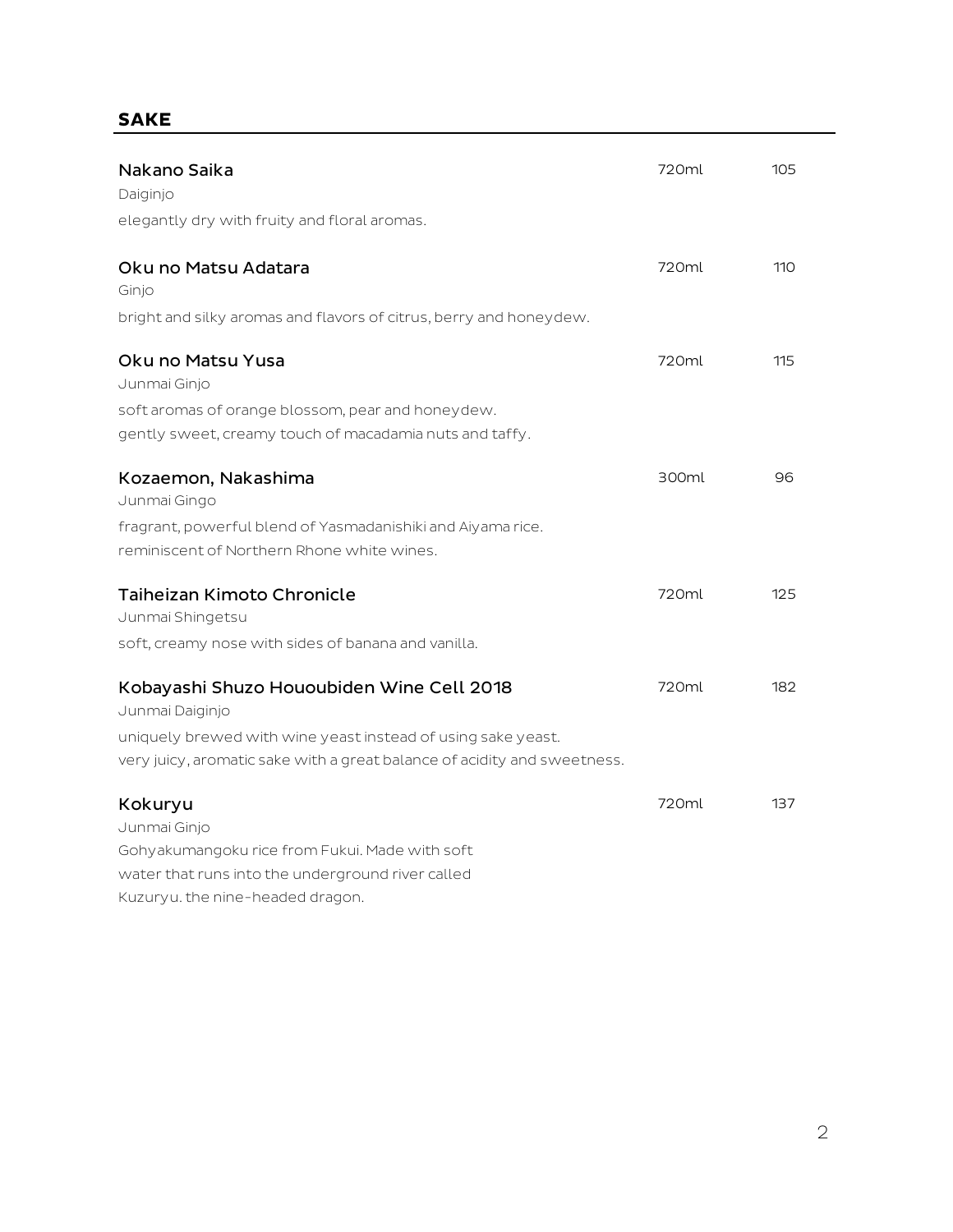# **GLOBAL SPARKLING & CHAMPAGNE**

#### FRANCE

#### CHAMPAGNE

| Drappier Carte D'or                                               | N/V  | 145 |
|-------------------------------------------------------------------|------|-----|
| Laurent-Perrier, La Cuvee Brut                                    | N/V  | 172 |
| *Pierre Gimonnet, Premier Cru, Rose de Blancs Brut                | N/V  | 196 |
| *Diebolt-Vallois, Blanc de Blancs                                 | N/V  | 235 |
| Ployez Jacquemart, Liesse d'Harbonville, Brut *vegan              | 1998 | 428 |
| Ployez Jacquemart, Liesse d'Harbonville, Brut *vegan              | 1999 | 418 |
| Ployez Jacquemart, Liesse d'Harbonville, Brut *vegan              | 2000 | 398 |
| Piper Heidsieck, Rare, Brut                                       | 2002 | 498 |
| Dom Pérignon, Brut                                                | 2009 | 558 |
| Taittinger, Comtes de Champagne, Blanc de Blancs                  | 2006 | 589 |
| Krug, Grande Cuvée, Brut                                          | N/V  | 595 |
| Louis Roederer, Cristal, Brut                                     | 2008 | 688 |
| Pierre Paillard, Grand Cru, Bouzy, Extra Brut 1.4L                | 2013 | 388 |
| <b>SPAIN</b>                                                      |      |     |
| Lanzado, Pet'Nat, Las Pedroneras *organic *natural *vegan         | 2020 | 65  |
| Recaredo, Relats, Barcelona, Brut Nature *organic                 | 2018 | 142 |
| <b>ITALY</b>                                                      |      |     |
| *Nino Franco Rustico Valdobbiadene Prosecco *organic              | N/V  | 80  |
| Fratus, Franciacorta, Traditional, Lombardia *organic             | N/V  | 100 |
| <b>CANADA</b>                                                     |      |     |
| Anthony Buchanan Wild Ancestrale Brut Okanagan Valley BC *natural | 2020 | 77  |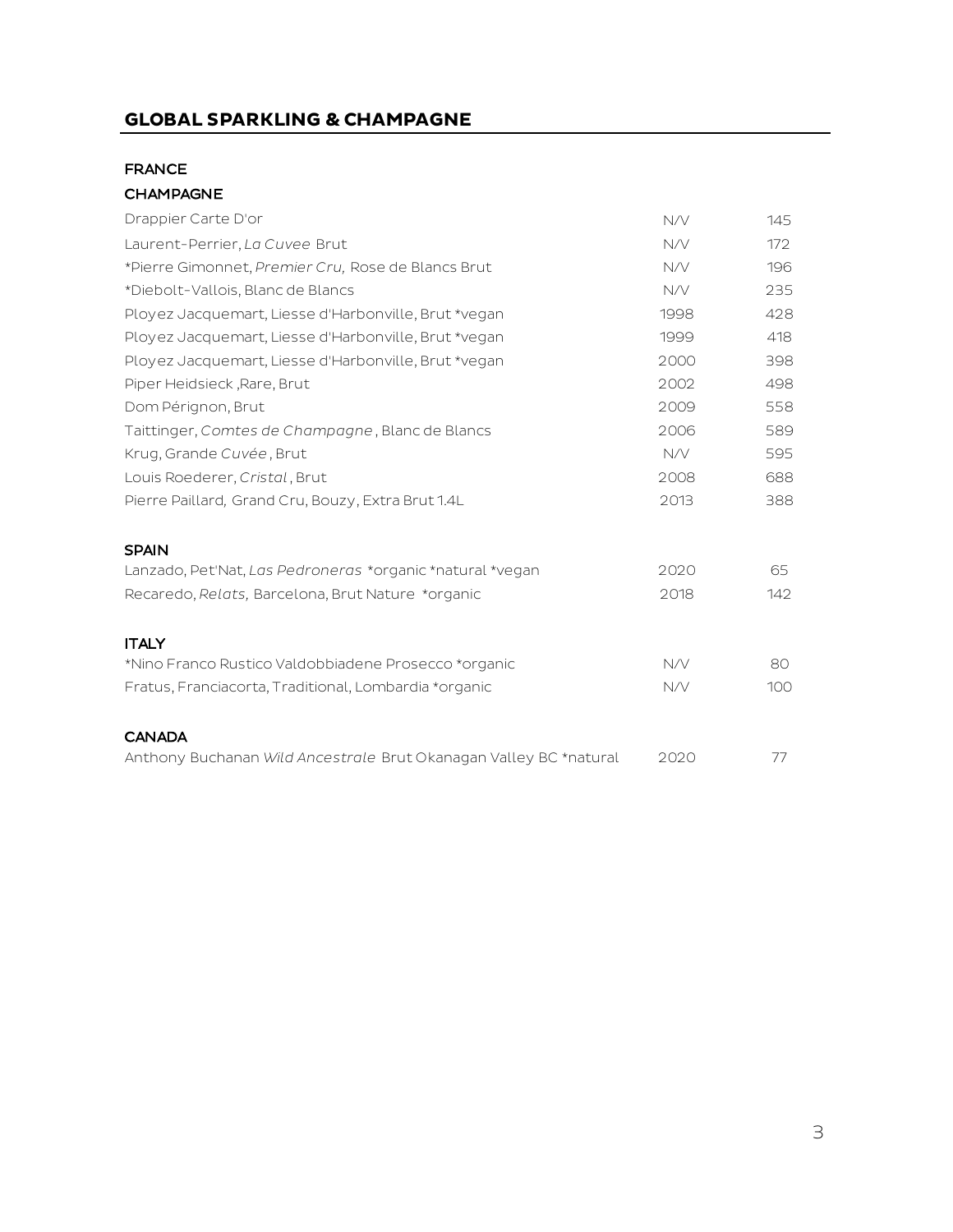# **REFRESHING, CRISP & DRY**

#### MUSCADET

| <b>FRANCE</b>                                                   |      |     |
|-----------------------------------------------------------------|------|-----|
| Bonnet-Huteau, La Tarciere, Sur lie, Loire *organic             | 2016 | 58  |
| CHARDONAY/CHABLIS                                               |      |     |
| Garnier & Fils, Vin de Bourgogne *vegan                         | 2019 | 120 |
| Domaine Jean Paul et Benoit Droin, Burgundy                     | 2020 | 140 |
| Domaine des Malandes, Vau De Vey, Premier Cru *organic          | 2017 | 176 |
| Domaine Laroche, Les Blanchots, Grand Cru                       | 2018 | 289 |
| Albert Bichot, Moutonne, Grand Cru                              | 2016 | 498 |
| <b>SAUVIGNON BLANC</b>                                          |      |     |
| <b>NEW ZEALAND</b>                                              |      |     |
| Misty Cove, Marlborough                                         | 2020 | 65  |
| Craggy Range TE MUNA Martinborough                              | 2020 | 90  |
| <b>FRANCE</b>                                                   |      |     |
| Clarence Dillon, Clarendelle, Bordeaux                          | 2018 | 88  |
| Pascal Jolivet Chavignol Sancerre Loire                         | 2020 | 112 |
| Domaine Vacheron, Sancerre *biodynamic                          | 2019 | 130 |
| UNITED STATES                                                   |      |     |
| Frog's Leap, Napa, California *organic *sustainable             | 2017 | 128 |
| Merry Edwards, Sonoma, California                               | 2018 | 230 |
| <b>PICPOUL</b>                                                  |      |     |
| <b>FRANCE</b>                                                   |      |     |
| Omarine, Les Pins De Camille, Picpoul de Pinet, Languedoc       | 2020 | 55  |
| <b>GRUNER VELTLINGER</b>                                        |      |     |
| <b>AUSTRIA</b>                                                  |      |     |
| Domaine Gobelsburg, Osterreich, Kamptal                         | 2020 | 70  |
| Rainer Wess, Ried Loibenberg, Wachau *organic transition *vegan | 2017 | 165 |
| <b>ITALY</b>                                                    |      |     |
| Abbazia di Novacella, Alto Adige, Valle Isarco                  | 2020 | 95  |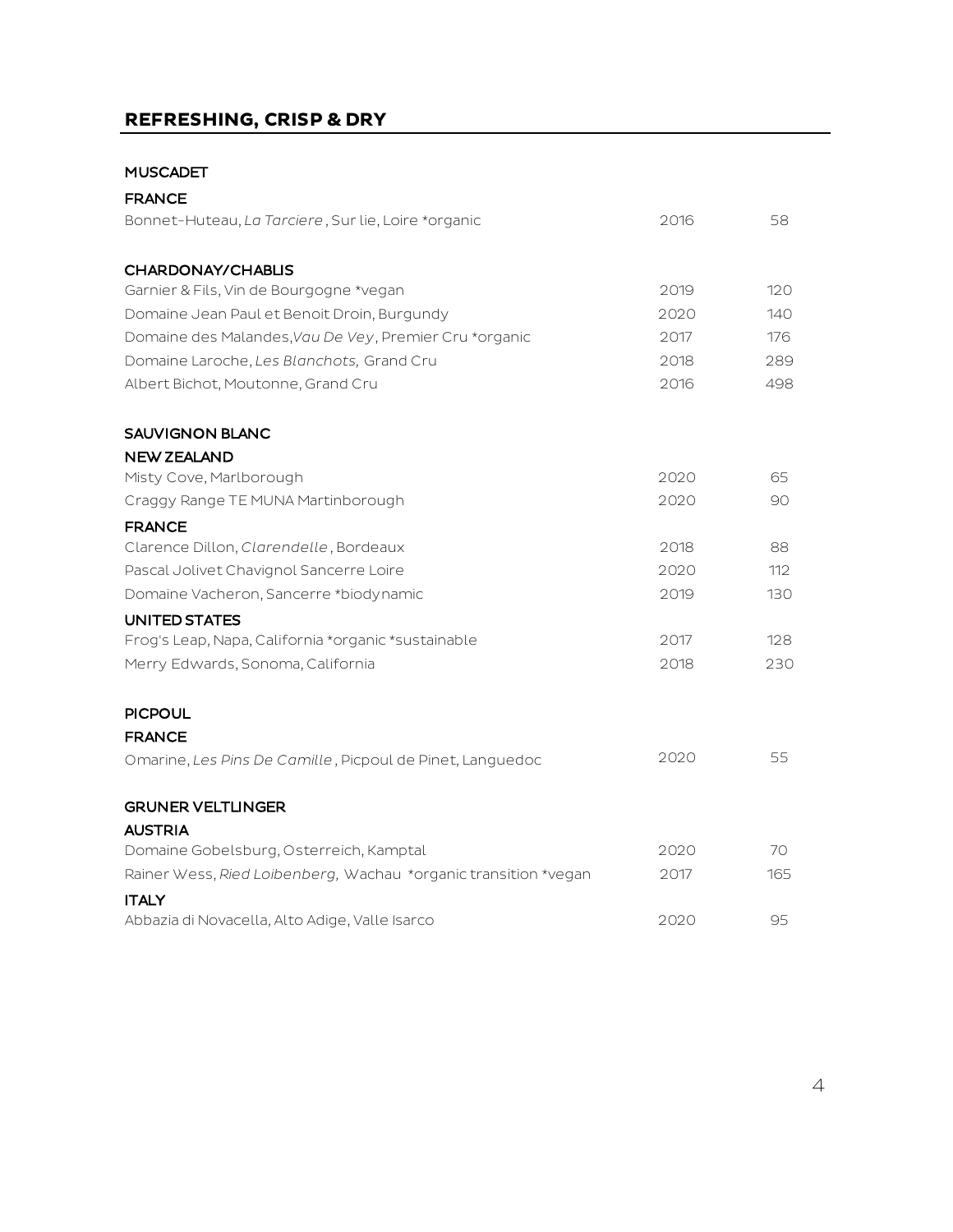# **LEAN, ZESTY & SAVOURY**

#### PINOT GRIGIO

| <b>CANADA</b>                                                             |      |     |
|---------------------------------------------------------------------------|------|-----|
| Clos du Soleil Winemakers Series Similkameen Valley, BC *organic          | 2020 | 70  |
| <b>ITALY</b>                                                              |      |     |
| Colterenzino, Sudtirol, Alto Adige                                        | 2020 | 92. |
| Schiopetto, Capriva Del Friuli                                            | 2018 | 135 |
| <b>PINOT GRIS</b>                                                         |      |     |
| <b>FRANCE</b>                                                             |      |     |
| Hugel, Alsace                                                             | 2018 | 88  |
| <b>CANADA</b>                                                             |      |     |
| Ex Nihilo Black Sage Okanagan BC *sustainable                             | 2021 | 65  |
| <b>GRAUBERGUNDER</b>                                                      |      |     |
| <b>AUSTRIA</b>                                                            |      |     |
| *Heidi Schrock Weinbauerin in Rust, Bergenland                            | 2011 | 95  |
| <b>ALIGOTE</b>                                                            |      |     |
| <b>FRANCE</b>                                                             |      |     |
| Jean-Claude Ramonet, Bouzeron, Cote D'Or                                  | 2017 | 175 |
| <b>ALBARINO</b>                                                           |      |     |
| <b>SPAIN</b>                                                              |      |     |
| Fento Wines La Liebre y La Tortuga, Rias Baixas                           | 2019 | 68  |
| Jorge Ordonez, La Cana, Rias Baixas                                       | 2016 | 80  |
| <b>CHENIN BLANC</b>                                                       |      |     |
| <b>FRANCE</b>                                                             |      |     |
| *Domaine Des Champs Fleuris, Les Rotissants, Samur, Loire                 | 2017 | 128 |
| Mai et Kenji Hodgson, Les Aussigouins, Loire *organic *natural            | 2016 | 139 |
| <b>VERMINTINO</b>                                                         |      |     |
| <b>FRANCE</b>                                                             |      |     |
| Clos Fornelli, Corsica, France *organic *low intervention<br><b>ITALY</b> | 2020 | 75  |
| Fattoria Sardi Sotto Villa Colline Lucchesi *organic                      | 2020 | 70  |
| VIOSINHO, GOUVEIO, RABIGATO                                               |      |     |
| <b>PORTUGAL</b>                                                           |      |     |
| Quinta Nova Pomares Douro                                                 | 2019 | 80  |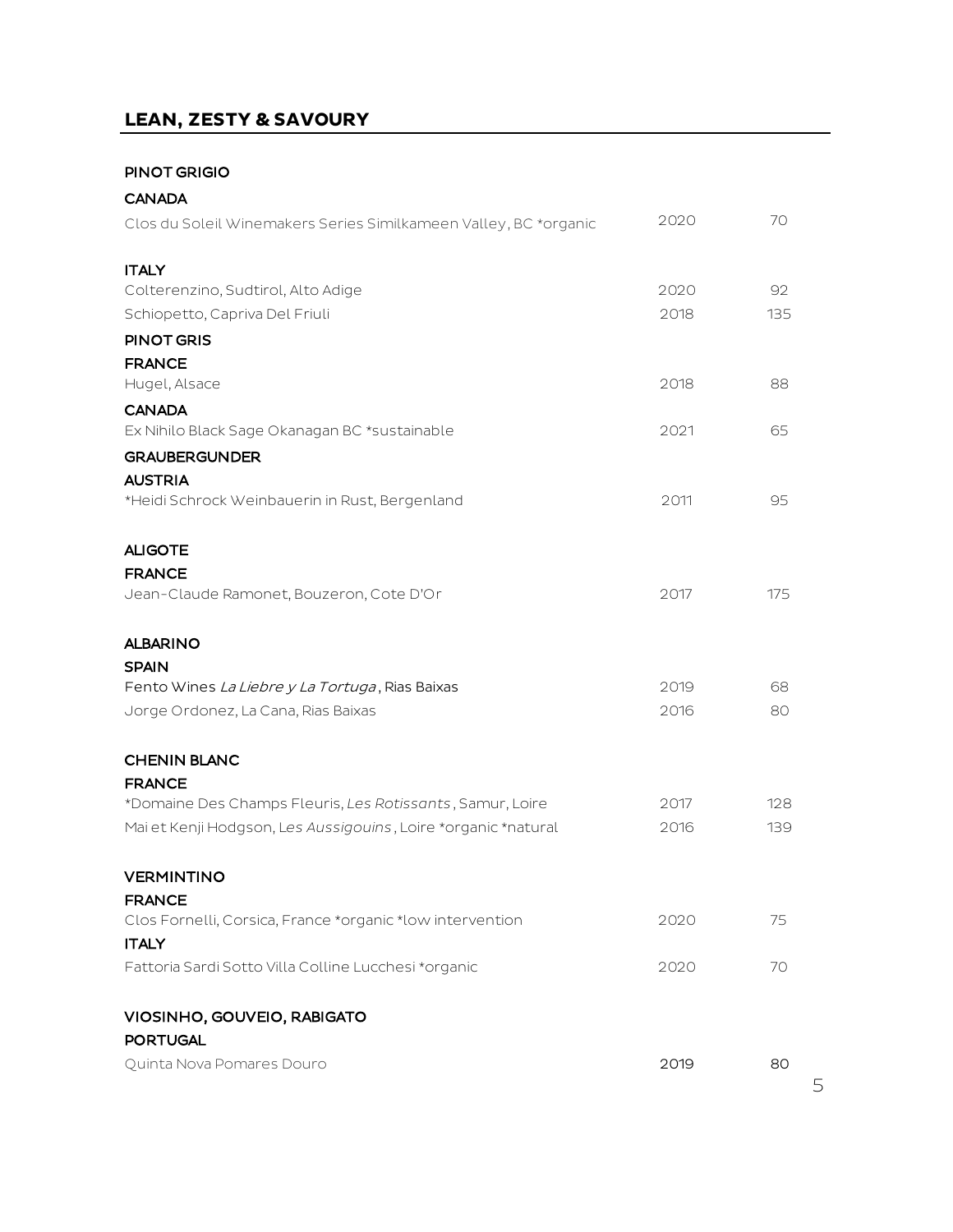# **AROMATIC, ALLURING & LIVELY**

# RIESLING

| <b>GERMANY</b>                                              |      |     |
|-------------------------------------------------------------|------|-----|
| Weingut Max Ferd. Richter, Graacher Himmelreich,*biodynamic | 2015 | 99  |
| Tesch Estate, Nahe Karthäuser Grosses Gewachs               | 2014 | 105 |
| <b>ALSACE</b>                                               |      |     |
| *Eblin-Fuchs, Zellenberg                                    | 2015 | 78  |
| <b>CANADA</b>                                               |      |     |
| Cedar Creek Platinum Block 3, Okanagan Vallley, BC          | 2019 | 50  |
| SpearHead Kelowna, BC                                       | 2017 | 55  |
| *Sperling, Old Vines, Okanagan Valley, BC *organic          | 2016 | 86  |
| <b>EHRENFELSER</b>                                          |      |     |
| <b>CANADA</b>                                               |      |     |
| Summerhill, Kelowna British Columbia *organic & biodynamic  | 2020 | 59  |
| Agrihof, British Columbia                                   | 2016 | 65  |
| <b>GEWURZTRAMINER</b>                                       |      |     |
| <b>CANADA</b>                                               |      |     |
| 50th Parallel Lake Country BC                               | 2021 | 60  |
| <b>TORRONTES</b>                                            |      |     |
| <b>ARGENTINA</b>                                            |      |     |
| El Porvenir, Laborum, Cafayate *sustainable                 | 2020 | 70  |
| RIESLING, PINOT GRIS, GEWURZTRAMINER, SYLVANER, MUSCAT +    |      |     |
| <b>FRANCE</b>                                               |      |     |
| Marcel Diess, Complantation, Alsace, *organic *natural      | 2019 | 125 |
| <b>MOSCHOFILERO</b>                                         |      |     |
| <b>GREECE</b>                                               |      |     |
| Troupis Winery Tomi White PDO Mantineia                     | 2020 | 80  |
| <b>ORTEGA</b>                                               |      |     |
| <b>CANADA</b>                                               |      |     |
| Larch Hills Winery Salmon Arm, BC                           | 2017 | 55  |

6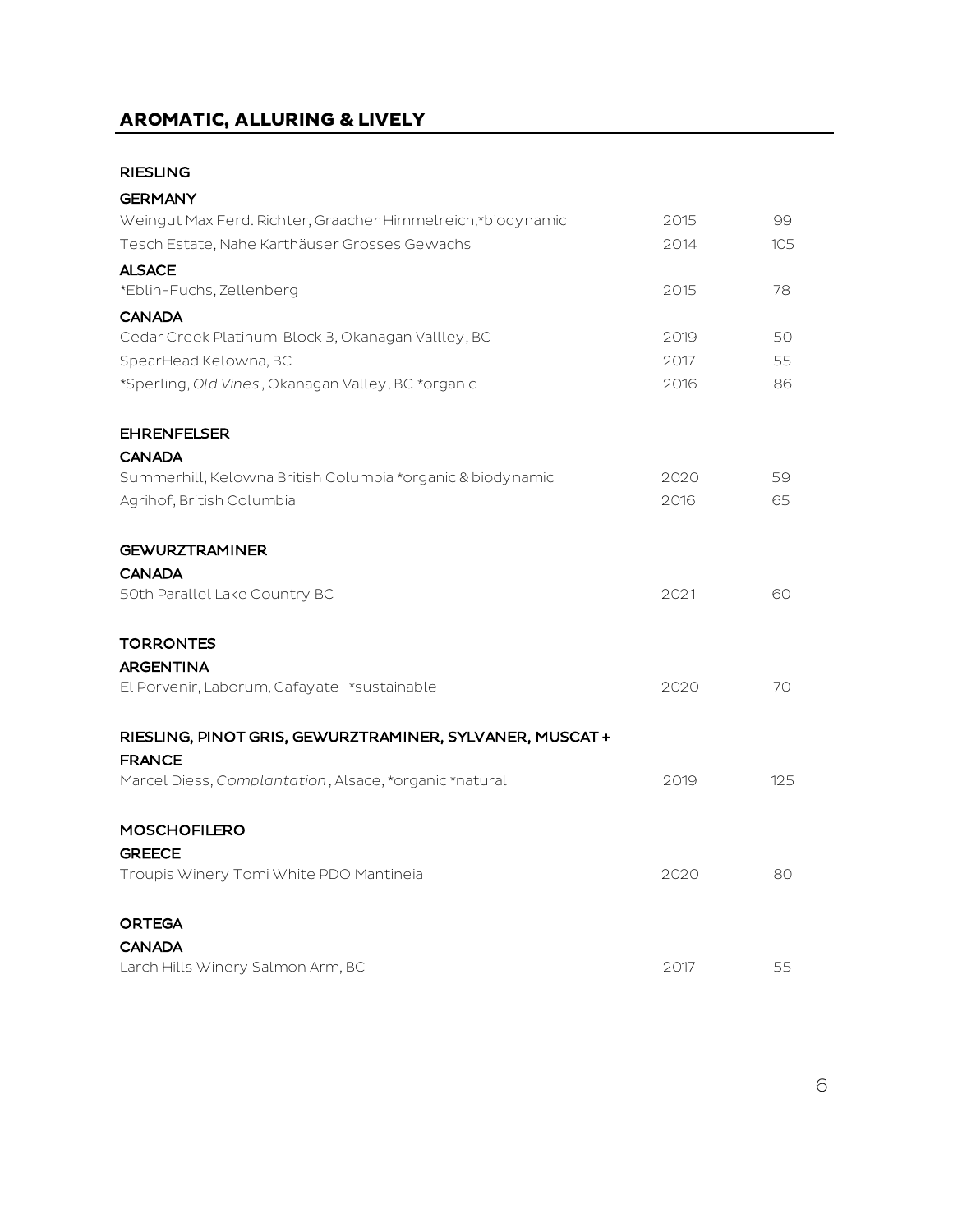# **RICH, ROUND & ELEGANT**

#### **CHARDONNAY**

| Deux Roches Macon-Villages, Bourgogne                            | 2020 | 88  |
|------------------------------------------------------------------|------|-----|
| Domaine des Ronces, Florale, Jura *biodynamic                    | 2015 | 110 |
| Mitchelot, Clos De Montmeix Mersault Burgundy                    | 2018 | 130 |
| Olivier Leflaive Montagny 1er cru, Burgundy                      | 2018 | 199 |
| Clos du Moulin Aux Moins, St. Romain Burgundy                    | 2015 | 212 |
| Bret Brothers, Climat En Chatenay, Pouilly-Fuisse *organic       | 2018 | 280 |
| Seguin-Manuel, Vielles Vignes, Chassagne-Montrachet              | 2015 | 292 |
| Louis Jadot, Puligny-Montrachet, Beaune                          | 2018 | 365 |
| Domaine de Villaine, Rully 1er Cru Montpalais, Burgundy *organic | 2016 | 378 |
| Leroy, Cotes Chalonnaise, Montagny *biodynamic                   | 2015 | 575 |
| <b>UNITED STATES</b>                                             |      |     |
| Lake Sonoma, Russian River Valley, Sonoma County California      | 2019 | 90  |
| Hartford Court Russian River Valley Sonoma County California     | 2019 | 105 |
| Paul Hobbs Crossbarn, Sonoma Coast                               | 2019 | 120 |
| Rombauer Vineyards, Carneros                                     | 2019 | 196 |
| Chappellet, El Novillero Vineyard, Carneros *sustainable         | 2017 | 242 |
| Merryvale, Silhouette, Napa California                           | 2018 | 290 |
| Chateau Montelena, Napa California                               | 2018 | 300 |
| Paul Lato, le Souvenir, Sierra Madre, Santa Barbara              | 2016 | 295 |
| Paul Lato, Belle de Jour, Duvarita Vineyard, Santa Barbara       | 2014 | 295 |
| Kosta Browne, Russian River, One Sixteen                         | 2015 | 393 |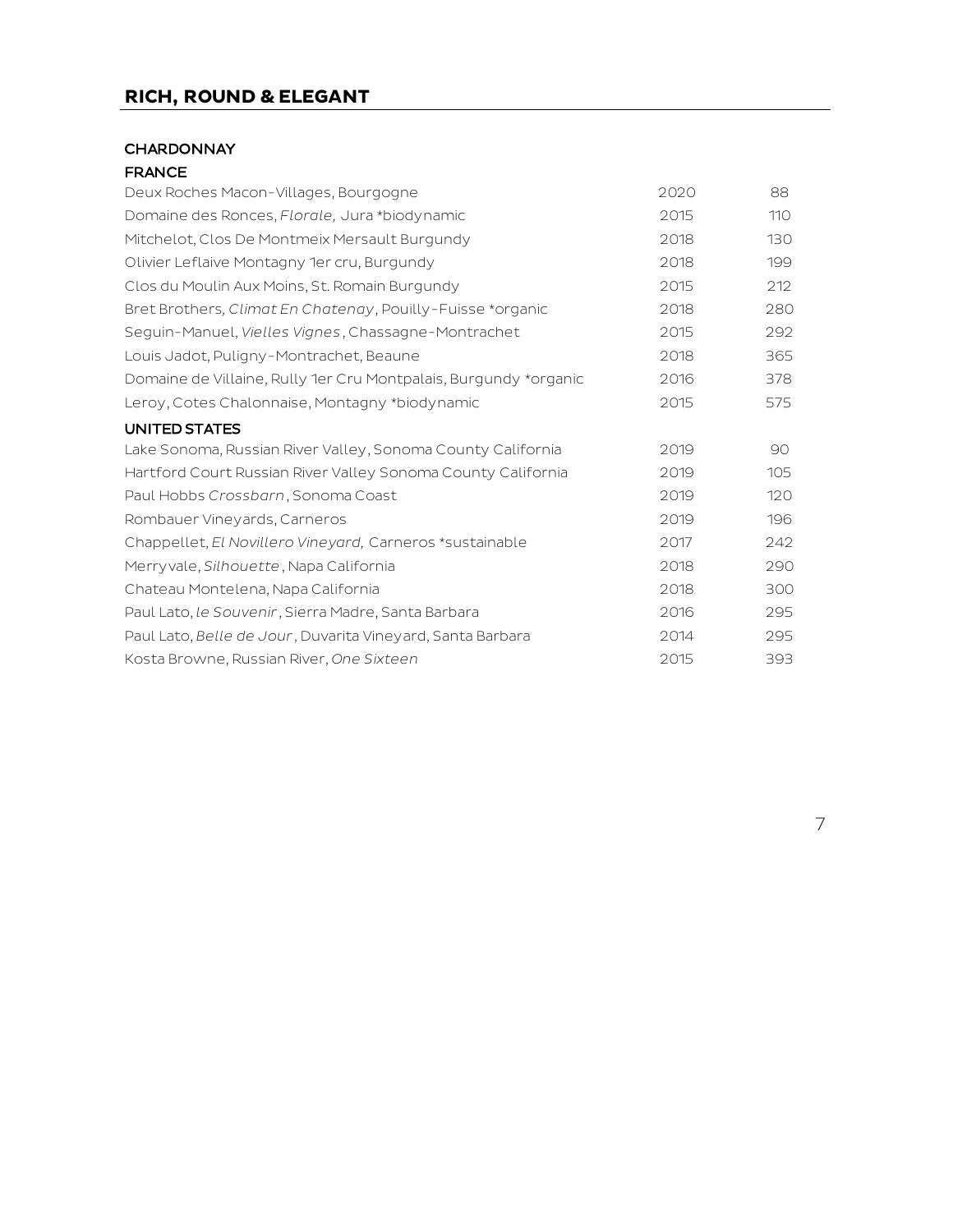# **RICH, ROUND & ELEGANT**

#### **CHARDONNAY**

| <b>CANADA</b>                                                         |      |     |
|-----------------------------------------------------------------------|------|-----|
| Blind Creek Collective, Osoyoos, British Columbia                     | 2016 | 98  |
| O'Rourke's Peak Cellars, British Columbia                             | 2016 | 90  |
| Sperling Vision Series Kelowna, BC                                    | 2018 | 90  |
| Checkmate, British Columbia, Attack, *organic *low intervention       | 2015 | 210 |
| Checkmate, British Columbia Queen's Taken, *organic *low intervention | 2015 | 245 |
| Checkmate, British Columbia, Little Pawn, *organic *low intervention  | 2014 | 345 |
| <b>AUSTRALIA</b>                                                      |      |     |
| Angove, Adelaide Hills                                                | 2018 | 110 |
| <b>VIOGNIER</b>                                                       |      |     |
| <b>CANADA</b>                                                         |      |     |
| Narrative Summerland, BC *organic                                     | 2018 | 55  |
| Le Vieux Pin, Equinoxe, British Columbia                              | 2017 | 168 |
| <b>FRANCE</b>                                                         |      |     |
| Andre Perret, Condrieu, Chavanay                                      | 2016 | 244 |
| ROUSANNE CLAIRETT, GRENACHE BLANC +                                   |      |     |
| <b>FRANCE</b>                                                         |      |     |
| E. Guigal, Rhone, Crozes Hermitages                                   | 2016 | 109 |
| Domaine Des Senechaux, Chateauneuf-du-pape                            | 2020 | 132 |
| <b>CANADA</b>                                                         |      |     |
| Road 13 Similkameen Vally British Columbia                            | 2018 | 65  |
| <b>SEMILLION</b>                                                      |      |     |
| <b>ARGENTINA</b>                                                      |      |     |
| Mendel, Mendoza                                                       | 2017 | 60  |
|                                                                       |      |     |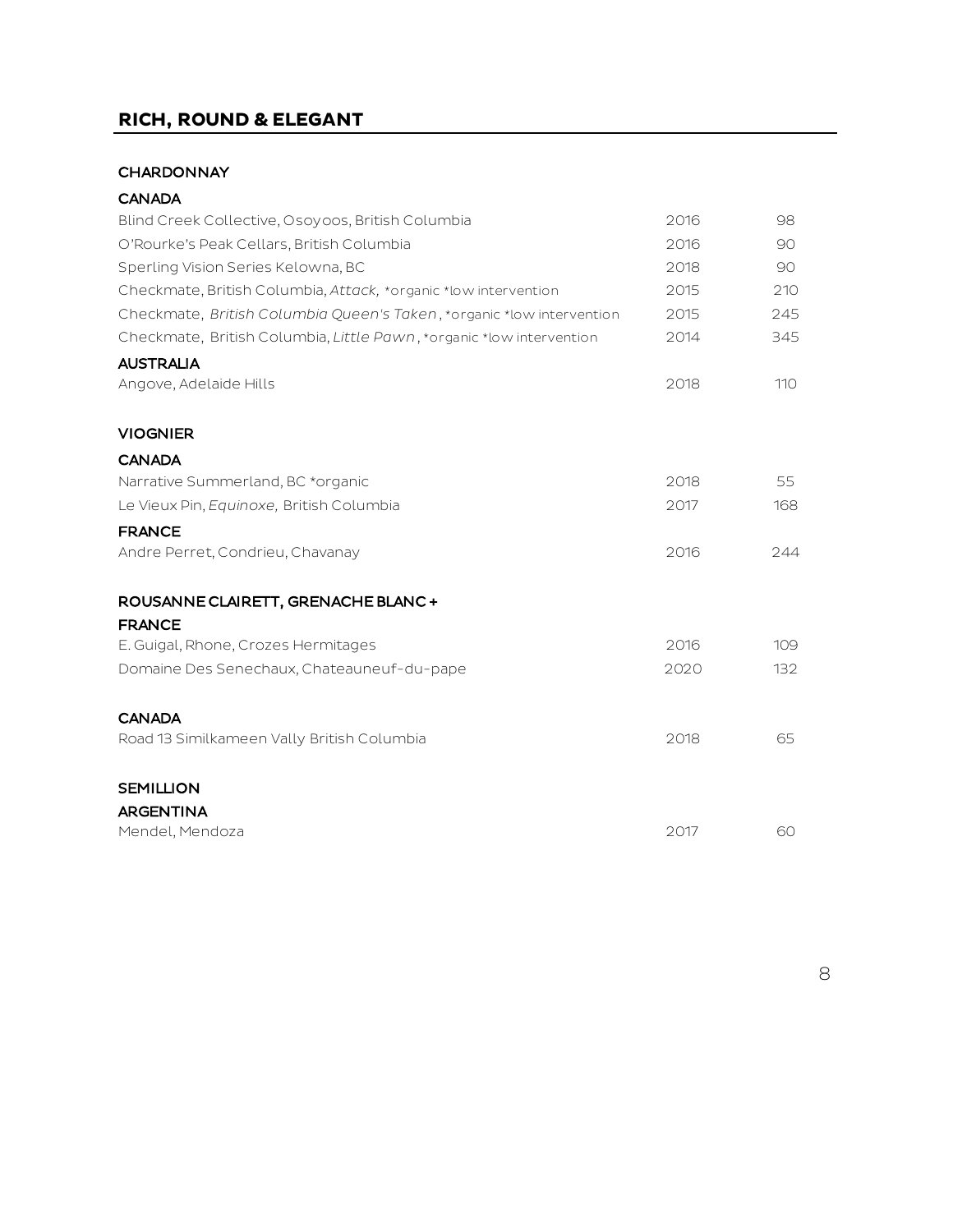# **ROSÉ**

#### SPARKLING

#### FRANCE

| Wolfberger Cremant d'Alsace, France *organic          | Pinot Noir             | N/V  | 70  |
|-------------------------------------------------------|------------------------|------|-----|
| Henriot Brut Rose, Reims France                       | Pinot Noir, Chardonnay | N/V  | 238 |
| *Pierre Gimonnet, Premier Cru, Rose de Blancs         | Chardonnay, Pinot Noir | N/V  | 255 |
| <b>LUXEMBOURG</b>                                     |                        |      |     |
| Bernard-Massard Cuvee De L'Ecusson                    | Pinot Noir             | N/V  | 84. |
| <b>SPAIN</b>                                          |                        |      |     |
| Privat Reserva Brut Nature Cava Catalonia *organic    | Macabaeo, Xarel-lo     | 2018 | 66  |
| UNITED STATES                                         |                        |      |     |
| Louis Roederer Estate California *sustainable         | Pinot Noir, Chardonnay | 2019 | 154 |
| <b>CANADA</b>                                         |                        |      |     |
| Gray Monk Odyssey Okanagan Valley, British Columbia   | Gamay Noir, Pinot Noir | 2018 | 65  |
| Summerhill Cipes Brut Kelwona BC*organic & biodynamic | Pinot Noir             | N/V  | 75  |

# ROSÉ

| Berne Romance Provence                                | Grenache, Syrah,<br>Cinsault | 2019 | 63  |
|-------------------------------------------------------|------------------------------|------|-----|
| Hubert Brochard Sancerre, Loire                       | Pinot Noir                   | 2017 | 75  |
| Alain Gueneau Sancerre, Loire,                        | Pinot Noir                   | 2019 | 95  |
| <b>1.4L</b> Prieure de Montezargues Tavel             | Grenache,<br>Syrah, Cinsault | 2017 | 199 |
| <b>SPAIN</b>                                          |                              |      |     |
| Muga Rioja *sustainable                               | Garnacha, Viura              | 2020 | 60  |
| UNITED STATES                                         |                              |      |     |
| House of Smith VINO Washington                        | Sangiovese                   | 2018 | 61  |
| La Crema Estate Monterey California *sustainable      | Pinot Noir                   | 2020 | 68  |
| Stoller Family Estate Willamette, Oregon *sustainable | Pinot Noir                   | 2019 | 95  |
| <b>CANADA</b>                                         |                              |      |     |
| Sandhill Estate Kelowna British Columbia              | Gamay Noir, Merlot           | 2021 | 60  |
| Culmina Estate R&D Okanagan Valley British Columbia   | Sauvignon, Franc,<br>Malbec  | 2018 | 60  |
| Tinhorn Creek Oldfield Reserve British Columbia       | Cabernet Franc               | 2020 | 60  |
| Painted Rock Penticton, British Columbia              | Merlot, Malbec, Franc        | 2018 | 95  |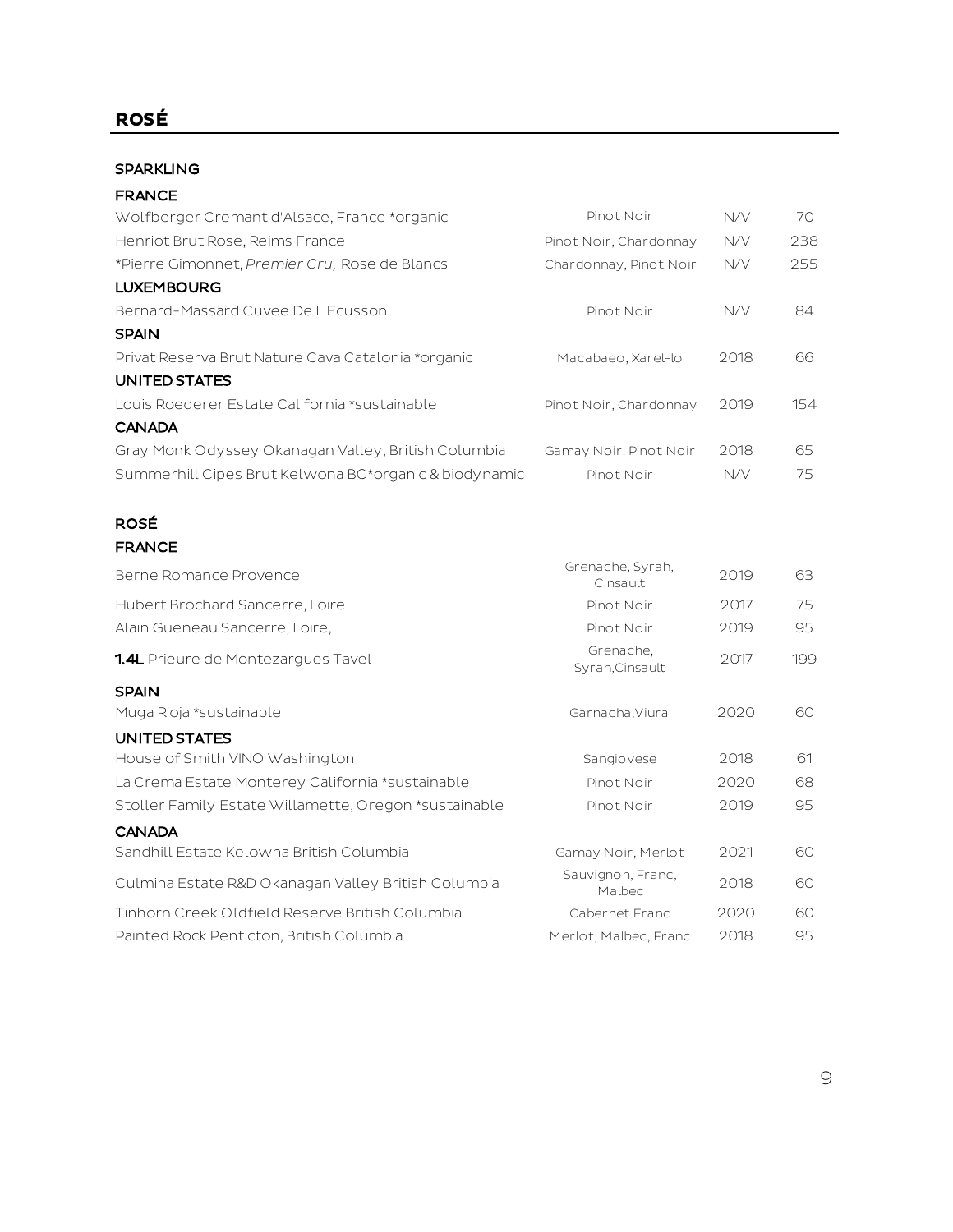# **LIGHT, SUPPLE & SEDUCTIVE**

#### GAMAY NOIR

| <b>FRANCE</b>                                              |      |     |
|------------------------------------------------------------|------|-----|
| Stephane Aviron, Cote du Puy, Morgon, *biodynamic          | 2017 | 80  |
| Chateau des Tours, Brouilly, Beaujolais                    | 2019 | 100 |
| <b>CANADA</b>                                              |      |     |
| Haywire Summerland, BC *organic                            | 2019 | 60  |
| <b>AUSTRIA</b>                                             |      |     |
| <b>BLAUFRANKISCH</b>                                       |      |     |
| Judith Beck Bambule *natural                               | 2019 | 140 |
| <b>BACO NOIR</b>                                           |      |     |
| <b>CANADA</b>                                              |      |     |
| Summerhill, Heritage Series, British Columbia *organic     | 2018 | 75  |
| <b>BARBERA</b>                                             |      |     |
| <b>ITALY</b>                                               |      |     |
| Tenuta Olim Bauda La Villa, Barbara D'Asti, Piemonte       | 2017 | 74  |
| <b>DOLCETTO</b>                                            |      |     |
| <b>ITALY</b>                                               |      |     |
| Guiseppe Mascarello, Dolcetto D'Alba Piemonte *Organic     | 2017 | 130 |
| G.D. Vajra, Dolcetto D'Alba, Piemonte                      | 2017 | 83  |
| <b>CABERNET FRANC</b>                                      |      |     |
| <b>FRANCE</b>                                              |      |     |
| Domaine de Pallus, Les Pensees de Pallus, Chinon, Loire    | 2015 | 98  |
| <b>UNITED STATES</b>                                       |      |     |
| Ashes & Diamonds, Napa California *natural                 | 2014 | 298 |
| <b>CANADA</b>                                              |      |     |
| Painted Rock Skaha Bench Okanagan Valley, British Columbia | 2019 | 150 |
| <b>MERLOT</b>                                              |      |     |
| <b>UNITED STATES</b>                                       |      |     |
| Pride Mountain Vineyards, Sonoma *biodynamic               | 2013 | 225 |
| <b>ITALY</b>                                               |      |     |
| Galatrona, Petrolo, Val D'arno di Sopra, Toscana *organic  | 2009 | 355 |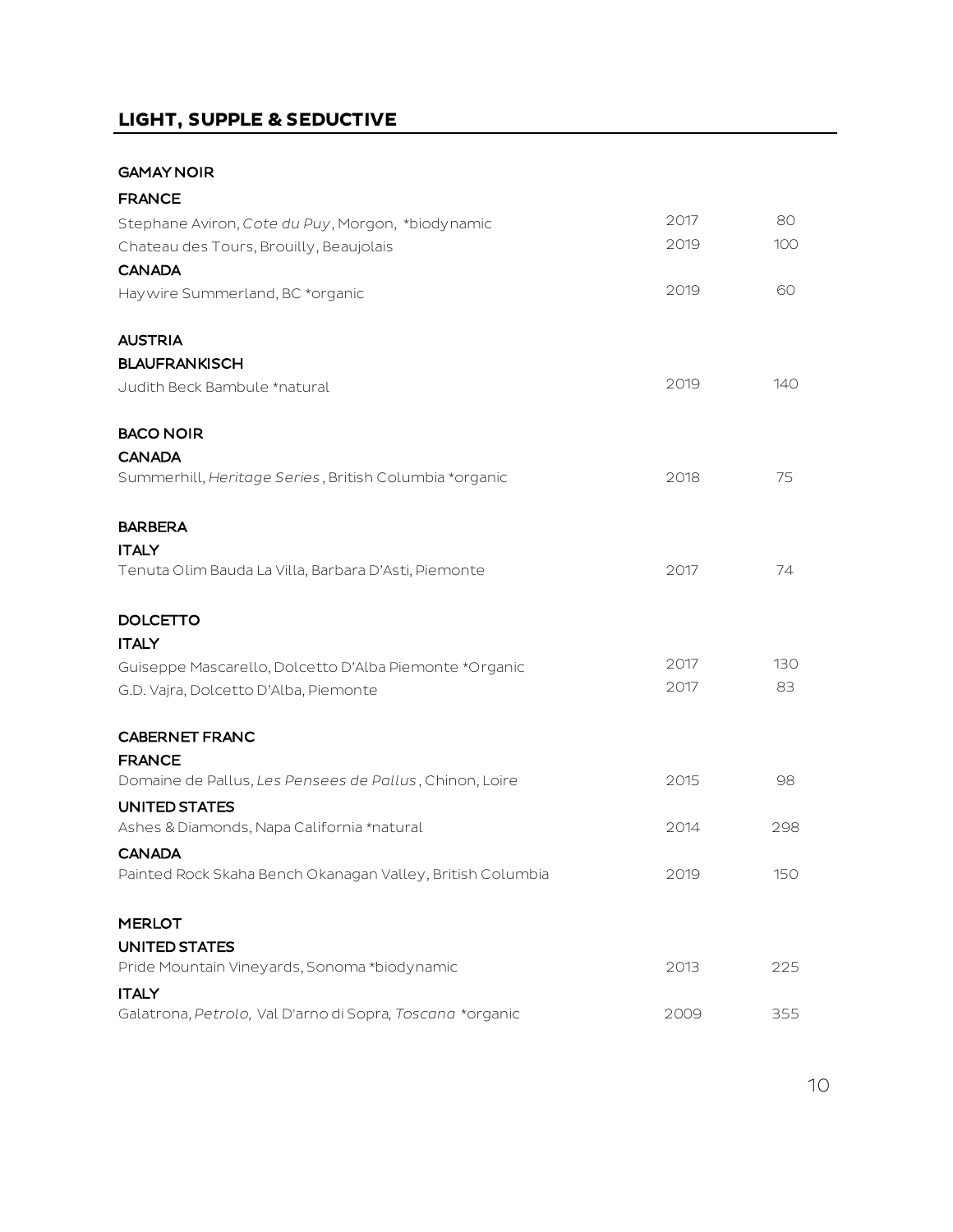#### PINOT NOIR

| Louis Latour, Domaine de Valmoissine, Burgundy                     | 2018 | 75   |
|--------------------------------------------------------------------|------|------|
| Jean-Claude Ramonet, Bourgogne Passetoutgrains                     | 2019 | 139  |
| Benjamin Laroche l'Atelier, Pommard, Bourgogne                     | 2014 | 158  |
| Méo-Camuzet Pommard, Cote d'beaune Bourgogne                       | 2017 | 345  |
| Méo-Camuzet Pommard, Cote d'beaune Bourgogne                       | 2016 | 357  |
| Domaine Ponsot, Moray-Saint-Denis, Cote d'nuits *low intervention  | 2016 | 598  |
| Domaine Marquis D'Angerville, Taillepieds, Volnay                  | 2016 | 648  |
| *Armand Rousseau, Lavaux St Jacques, Gevrey-Chambertin             | 2016 | 678  |
| *Domaine Méo-Camuzet, Aux Murgers, Nuits-Saint-Georges             | 2016 | 699  |
| Domaine Marquis D'Angerville, Volnay *biodynamic *low intervention | 2016 | 788  |
| Domaine Ponsot Clos de la Roche Bourgogne                          | 2016 | 2488 |
| Leroy, Belissands, Cote d' Beaune Bourgogne *biodynamic            | 2005 | 3250 |
| *Armand Rousseau, Chambertin Bourgogne                             | 2016 | 3788 |
| *Domaine de la Romanée Conti, Romanée-Saint-Vivant                 | 2015 | 3999 |
| UNITED STATES                                                      |      |      |
| Willakenzie Estate Willamette Valley, Oregon *live                 | 2017 | 120  |
| Illahe Willamette Valley, Oregon *live                             | 2020 | 144  |
| Trisaetum, Willamette Valley, Oregon *sustainable                  | 2018 | 145  |
| Penner-Ash, Willamette Valley, Oregon *organic                     | 2018 | 165  |
| J. Christopher, Lumiere, Eola-Amity Hills, Oregon                  | 2015 | 168  |
| Saintsbury, Carneros, California                                   | 2016 | 202  |
| Lindstrom, Russian River Valley, California                        | 2015 | 249  |
| *Radio-Coteau, La Neblina, Sonoma Coast, California                | 2015 | 265  |
| Raen, Royal St. Robert, Sonoma Coast, California                   | 2017 | 276  |
| Walt, Clos Pepe, Sta. Rita Hills, California                       | 2016 | 288  |
| *Bergstrom Shae Vineyard Yamhill Carlton Oregon                    | 2017 | 298  |
| Paul Lato, Seabiscuit, Sta. Rita Hills, California                 | 2016 | 337  |
| <b>GERMANY</b>                                                     |      |      |
| Kunstler, Rheingau                                                 | 2014 | 101  |
| <b>CHILE</b>                                                       |      |      |
| *Ritual Casablanca Valley *sustainable                             | 2016 | 64   |
| <b>AUSTRALIA</b>                                                   |      |      |
| Giant Steps Yara Valley Healesville *natural                       | 2020 | 132  |
| Shaw & Smith Adelaide Hills *sustainable                           | 2016 | 155  |
| CANADA                                                             |      |      |
| *Martins Lane Fritzi's Okanagan Valley British Columbia            | 2014 | 305  |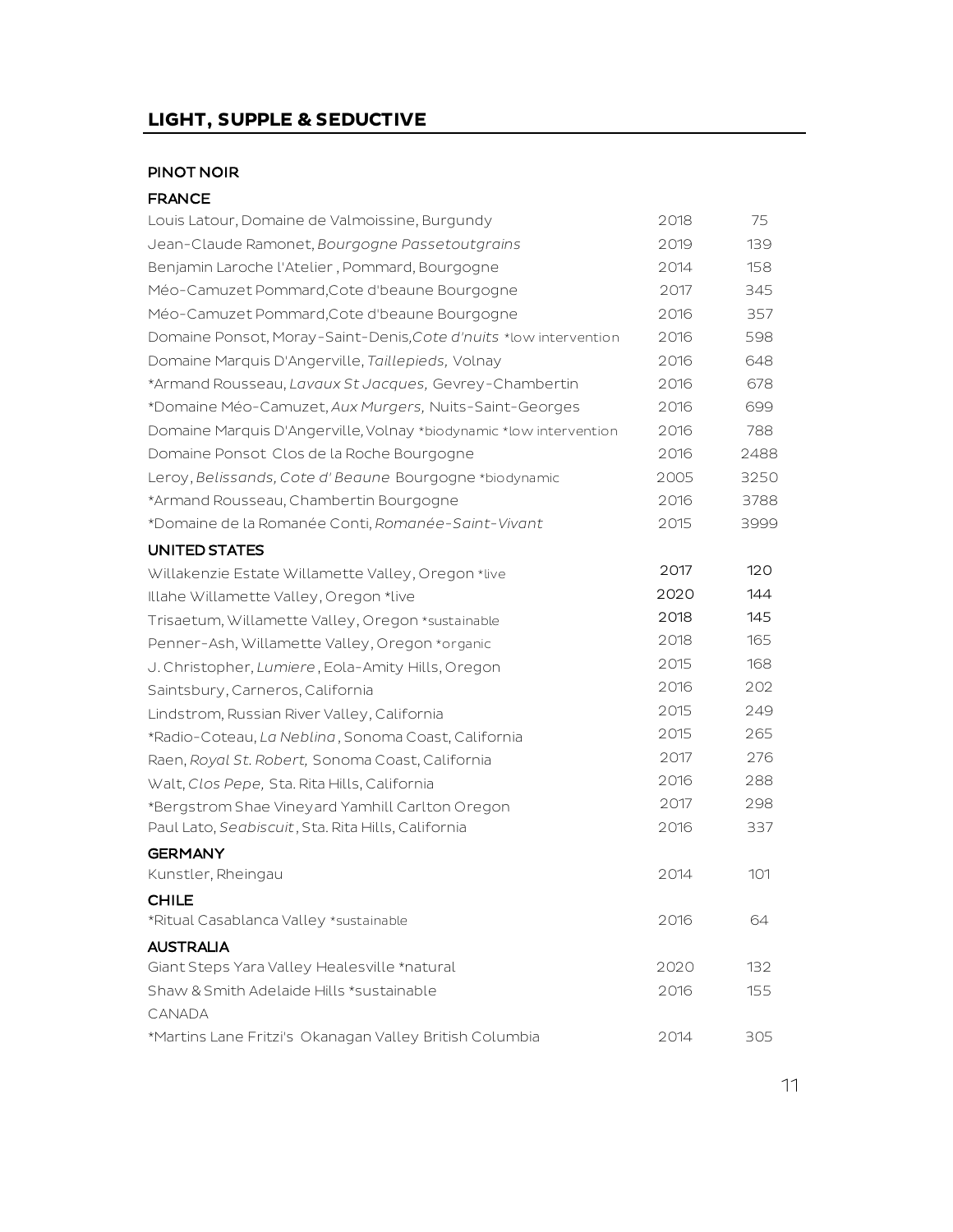# **MEDIUM, INDIGENOUS & INTERESTING**

CARMENERE

| <b>CANADA</b>                                                   |      |     |
|-----------------------------------------------------------------|------|-----|
| Black Hills, Okanagan Valley, British Columbia                  | 2018 | 120 |
| <b>CHILE</b>                                                    |      |     |
| Los Vascos, Valle de Colchagua                                  | 2016 | 72  |
| <b>CINSAULT</b>                                                 |      |     |
| <b>CHILE</b>                                                    |      |     |
| De Martino Viejas Tinajas, Itata Valley *organic *natural       | 2018 | 168 |
| <b>CARIGNAN</b>                                                 |      |     |
| <b>CHILE</b>                                                    |      |     |
| De Martino, Old Vine Cellar Collection, Valle Del Maule         | 2010 | 161 |
| <b>NIELLUCCIU</b>                                               |      |     |
| <b>FRANCE</b>                                                   |      |     |
| Clos Fornelli, Corsica *organic *low intervention               | 2018 | 100 |
| <b>GARNACHA</b>                                                 |      |     |
| <b>SPAIN</b>                                                    |      |     |
| Palacios, La Montesa, Rioja                                     | 2018 | 95  |
| <b>MENCIA</b>                                                   |      |     |
| <b>SPAIN</b>                                                    |      |     |
| Palacios, Petalos, Bierzo                                       | 2017 | 125 |
| <b>LISTAN NEGRO</b>                                             |      |     |
| <b>SPAIN</b>                                                    |      |     |
| Vinatigo, Canary Islands *organic *natural                      | 2020 | 106 |
| <b>ZWEIGELT</b>                                                 |      |     |
| <b>AUSTRIA</b>                                                  |      |     |
| Judith Beck, Ink, (20% St. Laurent) *biodynamic                 | 2020 | 70  |
| Furth, Malat                                                    | 2017 | 80  |
| <b>CANADA</b>                                                   |      |     |
| Anthony Buchanan FUBAR Okanagan Vally British Columbia *organic | 2020 | 90  |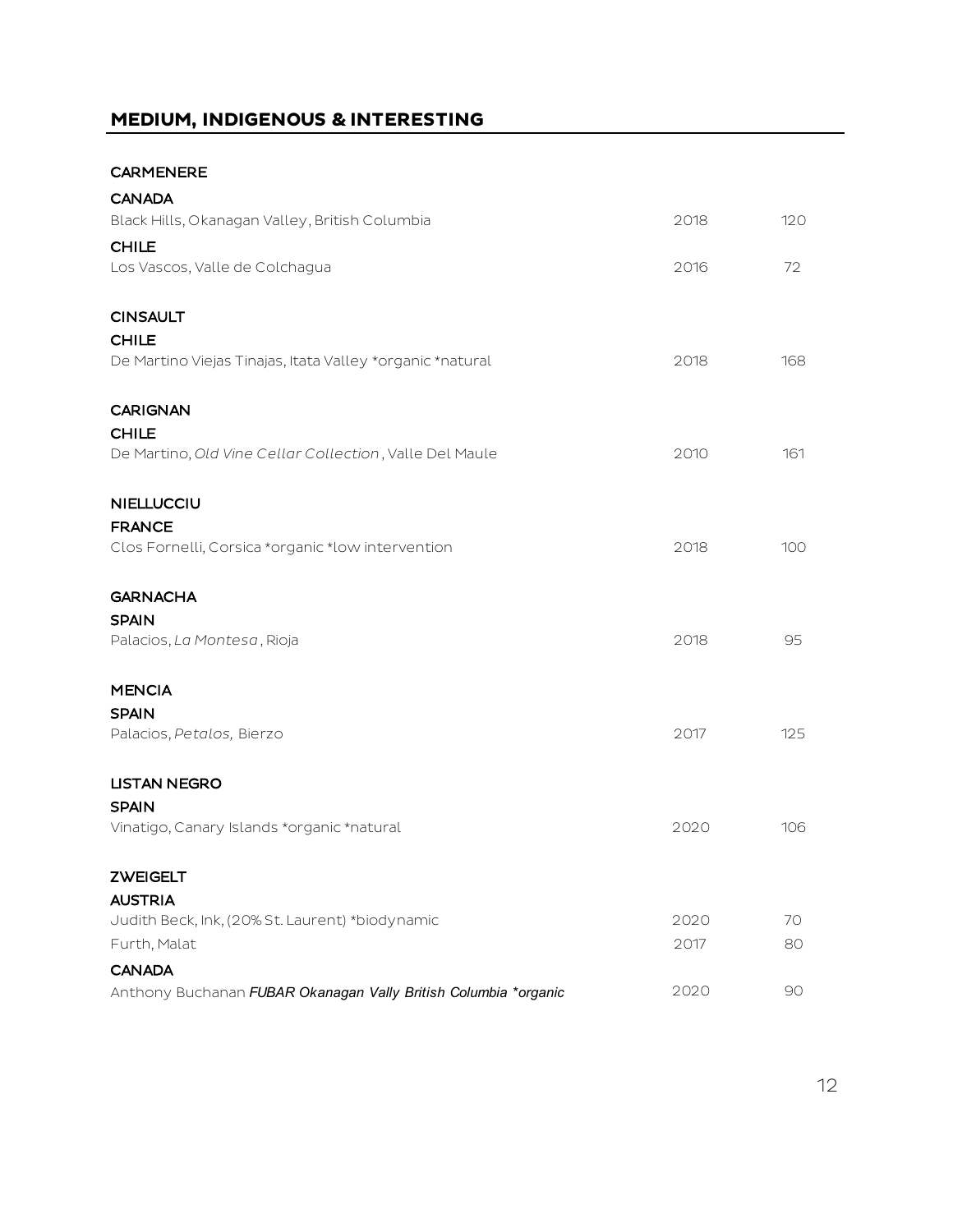# **RICH, FRUIT FORWARD & BLENDED**

| <b>BORDEAUX</b> |
|-----------------|
|-----------------|

| Chateau Clinet "Ronan" Pomerol                                  | 2015 | 70  |
|-----------------------------------------------------------------|------|-----|
| *Chateau Rouselle Cotes de Bourg Grand Vin                      | 2015 | 86  |
| Villa Bel-Air Graves Grand Vin                                  | 2016 | 90  |
| Chateau Des Ormes Saint-Estephe (Famille J.M Cazes)             | 2016 | 111 |
| Chateau Lynch-Bages Pauillac (Famille J.M Cazes)                | 2017 | 131 |
| Chateau Malescasse Haut-Medoc Cru Bourgeois                     | 2016 | 178 |
| Chateau Lassegue Saint Emilion Grand Cru                        | 2017 | 246 |
| Chateau Villemaurine Saint-Emilion Grand Cru Classe             | 2015 | 270 |
| GRENACHE, SYRAH, CINSAULT, COUNOISE+                            |      |     |
| <b>FRANCE</b>                                                   |      |     |
| Chateau Pegau, Maclura Cotes du Rhone                           | 2016 | 69  |
| Xavier Viignon Cuvee Vielles Vignes Cotes du Rhone *organic     | 2017 | 81  |
| Domaine de l'Agramante, Cotes du Rhone *biodynamic              | 2019 | 115 |
| Clos des Brusquieres, Chateauneuf-du-pape *sustainable          | 2018 | 160 |
| GRENACHE, CARIGNAN, MERLOT, CABERNET SAUVIGNON +                |      |     |
| <b>SPAIN</b>                                                    | 2017 | 162 |
| Clos Dominic, Vinyes Baixes, Cataluna Priorat *low intervention | 2017 | 359 |
| Clos Mogador "Gratallops" Priorat                               |      |     |
| <b>MERITAGE</b>                                                 |      |     |
| <b>CANADA</b>                                                   |      |     |
| One Faith Vineyards, Certitude, British Columbia                | 2018 | 100 |
| Ex Nihilo Night Okanagan Valley, BC                             | 2019 | 133 |
| Culmina, Hypothesis, Golden Mile Bench, BC                      | 2013 | 161 |
| Black Hills Estate Nota Bene Okanagan Valley, BC                | 2019 | 182 |
| UNITED STATES                                                   |      |     |
| Blackbird Vineyards, Illustration, Napa California              | 2013 | 380 |
| SANGIOVESE, CABERNET, MERLOT                                    |      |     |
| <b>ITALY</b>                                                    |      |     |
| Fattoria Colmone della Marca, Re Piero, Marche                  | 2013 | 68  |
| *Rocca delle Macie Chianti Classico Reserva                     | 2017 | 70  |
| Nespoli, Borgo Dei Guidi, Emilia Romagna *sustainable           | 2017 | 80  |
| Castello di Monsanto, Chianti Classico Riserva                  | 2017 | 142 |
| Le Macchiole Bolgheri Rosso DOC *organic                        | 2018 | 138 |
| Tenuta Argentiera, Villa Donoratico, Bolgheri                   | 2018 | 158 |
| Brancaia, Il Blu, Toscana *organic                              | 2015 | 249 |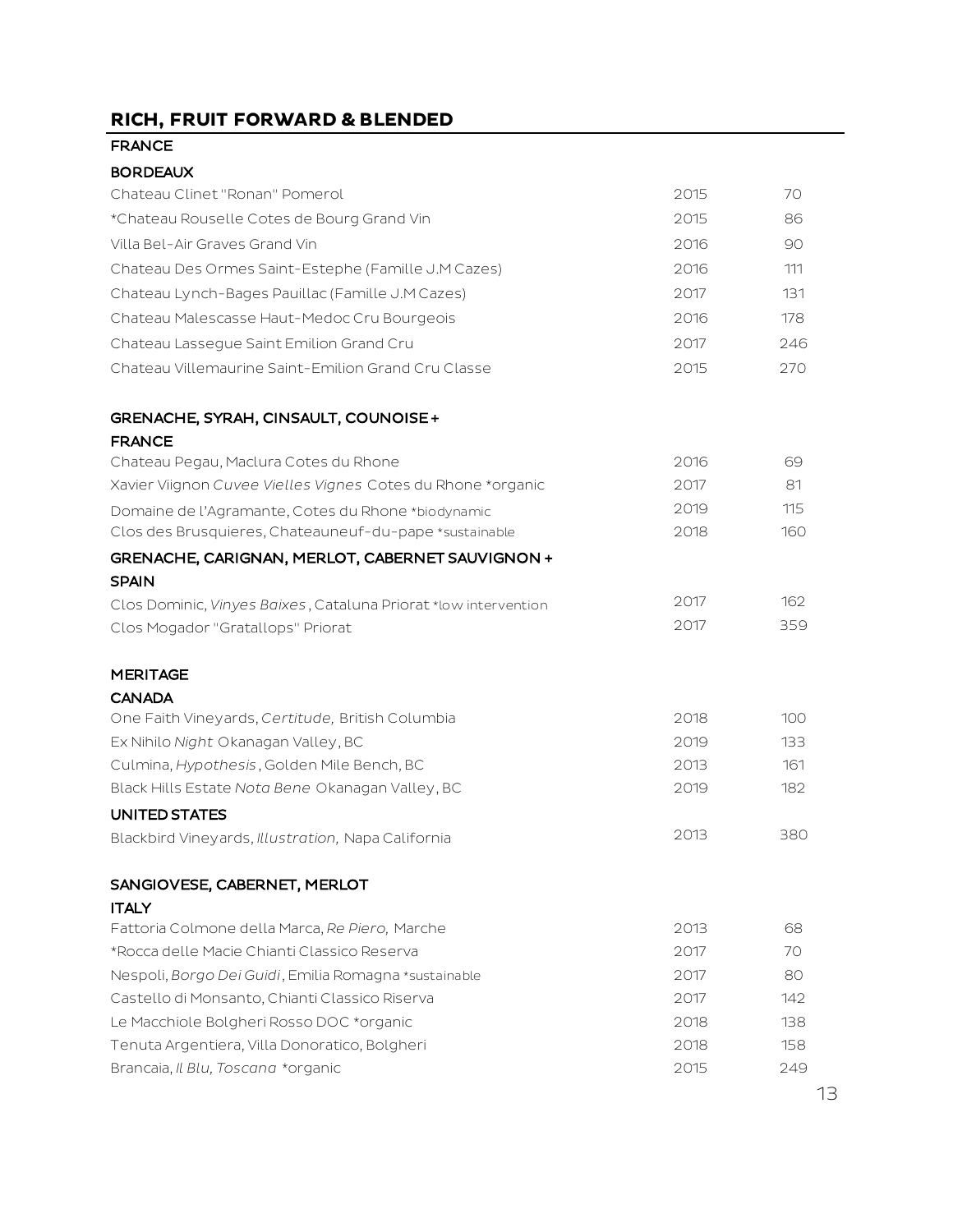# **RICH, FRUIT FORWARD, BLENDED & BOLD**

#### CORVINA, RONDINELLA, MOLINARA

#### **ITALY**

| Ca'Rugate Amarone della Valpolicella Punta 470       | 2016 | 200. |
|------------------------------------------------------|------|------|
| Musella Amarone della Valpolicella Riserva           | 2015 | 228. |
| Giuseppe Quintarelli Valpolicella Superiore DOC      | 2014 | 475  |
| Dal Forno Romano, Amarone della Valpolicella, Veneto | 2012 | 1288 |
|                                                      |      |      |

### CABERNET SAUVIGNON

#### UNITED STATES

| Angeline Vineyards, Sonoma County, California                   | 2020 | 95   |
|-----------------------------------------------------------------|------|------|
| Hall, Napa, California                                          | 2018 | 289  |
| Merryvale, Napa, California                                     | 2016 | 320  |
| Ashes & Diamonds, Red Hen Vineyard, Napa California *biodynamic | 2016 | 345  |
| Ashes & Diamonds, Vineyard 1, Rutherford, Napa California       | 2015 | 395  |
| Larkmead, Dr. Olmo, Napa California                             | 2015 | 598  |
| Eisele Vineyard, Altagracia, Napa California *biodynamic        | 2015 | 678  |
| Signorello Estate Padrone, Napa California                      | 2018 | 700  |
| *Scarecrow M.Etain, Napa California                             | 2017 | 1019 |
| Eisele Vineyard, Napa, California *biodynamic                   | 2015 | 2588 |
| <b>CHILE</b>                                                    |      |      |
| Terroir Hunter, Undurraga, Alto Maipo                           | 2014 | 118  |
| *Concha y Toro Don Melchor, Puente Alto                         | 2015 | 438  |
| <b>ARGENTINA</b>                                                |      |      |
| Catena Alta, Historic Rows, Mendoza                             | 2014 | 136  |
| <b>ITALY</b>                                                    |      |      |
| Avanzi, Bragagna, Toscana                                       | 2013 | 115  |
| <b>AUSTRALIA</b>                                                |      |      |
| Mitolo, Serpico, Adelaide Hills                                 | 2012 | 163  |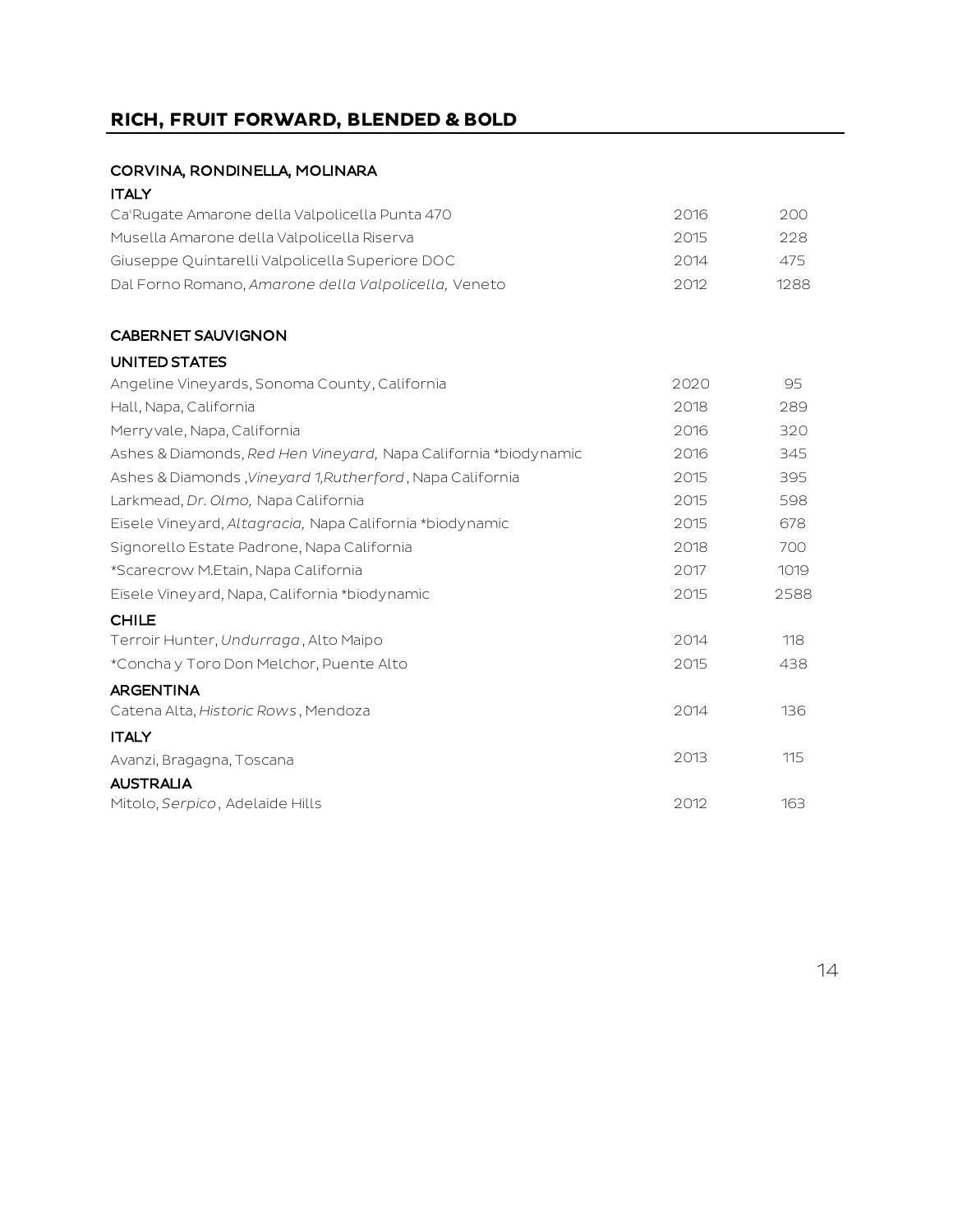# **RICH, FRUIT FORWARD & BOLD**

#### SYRAH & SHIRAZ

| <b>FRANCE</b>                                                    |      |      |
|------------------------------------------------------------------|------|------|
| Ferraton Père & Fils, Les Dionnières, Ermitage *biodynamic       | 2012 | 265  |
| M. Chapoutier Rhone, L'Ermite, Hermitages *biodynamic            | 2016 | 1018 |
| <b>UNITED STATES</b>                                             |      |      |
| Barrage Cellars, Yakima Valley Washington                        | 2013 | 169  |
| Orin Swift, Machete, Napa California                             | 2017 | 189  |
| <b>AUSTRALIA</b>                                                 |      |      |
| Gemtree, McLaren Vale *organic, biodynamic                       | 2019 | 84   |
| Mitolo "Jester" Mclaren Vale                                     | 2015 | 75   |
| <b>NEW ZEALAND</b>                                               |      |      |
| Staete Landt Marlborough                                         | 2012 | 86   |
| <b>CANADA</b>                                                    |      |      |
| Anthony Buchanan William Dean, Oliver BC                         | 2019 | 87   |
| *Vanessa Vineyard Similkameen Valley, BC                         | 2015 | 88   |
| Poplar Grove, Penticton BC                                       | 2018 | 95   |
| <b>ZINFANDEL</b>                                                 |      |      |
| UNITED STATES                                                    |      |      |
| Bedrock Old Vine, Sonoma California                              | 2019 | 154  |
| Ridge Pagani Ranch, Sonoma California *organic *sustainable      | 2016 | 198  |
| <b>PRIMITIVO</b>                                                 |      |      |
| <b>ITALY</b>                                                     |      |      |
| Amastuola, Puglia *organic                                       | 2015 | 69   |
| <b>AGLIANICO</b>                                                 |      |      |
| <b>ITALY</b>                                                     |      |      |
| Quintodecimo, Terra d'Eclano, Irpinia *organic *low intervention | 2018 | 264  |
| <b>SIRICA</b>                                                    |      |      |
| <b>ITALY</b>                                                     |      |      |
| *Feudi di Gregorio Campania IGT                                  | 2014 | 109  |
|                                                                  |      |      |

15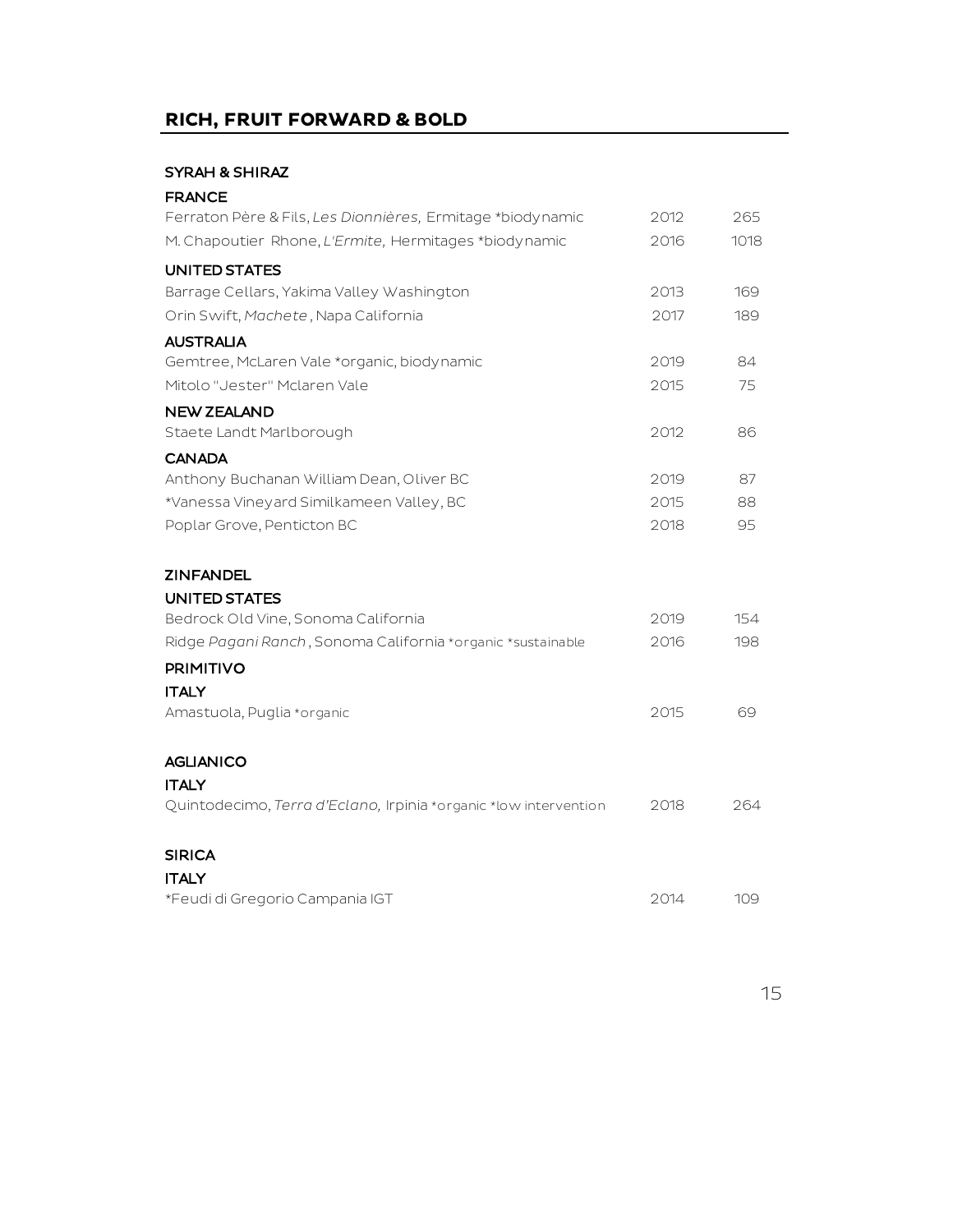# **COMPLEX, SAVOURY AND DRY**

#### SANGIOVESE

| <b>ITALY</b>                                               |      |      |
|------------------------------------------------------------|------|------|
| Altesino Rosso, Toscana                                    | 2017 | 60   |
| La Valentina, Abruzzo                                      | 2015 | 65   |
| Casisano, Brunello di Montalcino                           | 2015 | 171  |
| Ridolfi Brunello Di Montalcino                             | 2015 | 182  |
| Lungarotti, Rubesco Vigna Monticchio Riserva, *organic     | 2004 | 233  |
| Soldera, Case Basse, Toscana                               | 2014 | 1988 |
| <b>NEBBIOLO</b>                                            |      |      |
| <b>ITALY</b>                                               |      |      |
| Paolo Scavino, Langhe                                      | 2019 | 105  |
| Fontanabianca, Barbaresco                                  | 2017 | 106  |
| Musso, Rio Sordo, Barbaresco                               | 2016 | 147  |
| Arnaldo Rivera, Undicicomuni, Barolo                       | 2016 | 175  |
| La Spinetta, Vigneto Bordini, Barbaresco *organic          | 2017 | 199  |
| Damilano, Liste, Barolo                                    | 2011 | 269  |
| Damilano, Riserva, Barolo                                  | 1999 | 349  |
| Renzo Seghesio, Vigna Pajana Riserva, Barolo               | 2013 | 388  |
| Mascarello, Perno, Barolo *sustainable                     | 2013 | 435  |
| Damilano, Barbera d'Asti Magnum 1.5L                       | 2015 | 180  |
| Renzo Seghesio, Ruri, Langhe Magnum 1.5L                   | 2015 | 299  |
| <b>NERO DI TROIA</b><br><b>ITALY</b>                       |      |      |
| Rivera Il Falcone, Castel Del Monte, Rosso Riserva, Puglia | 2014 | 165  |
| <b>MONASTRELL</b>                                          |      |      |
| <b>SPAIN</b>                                               |      |      |
| Juan Gil Jumilla DOP                                       | 2015 | 77   |